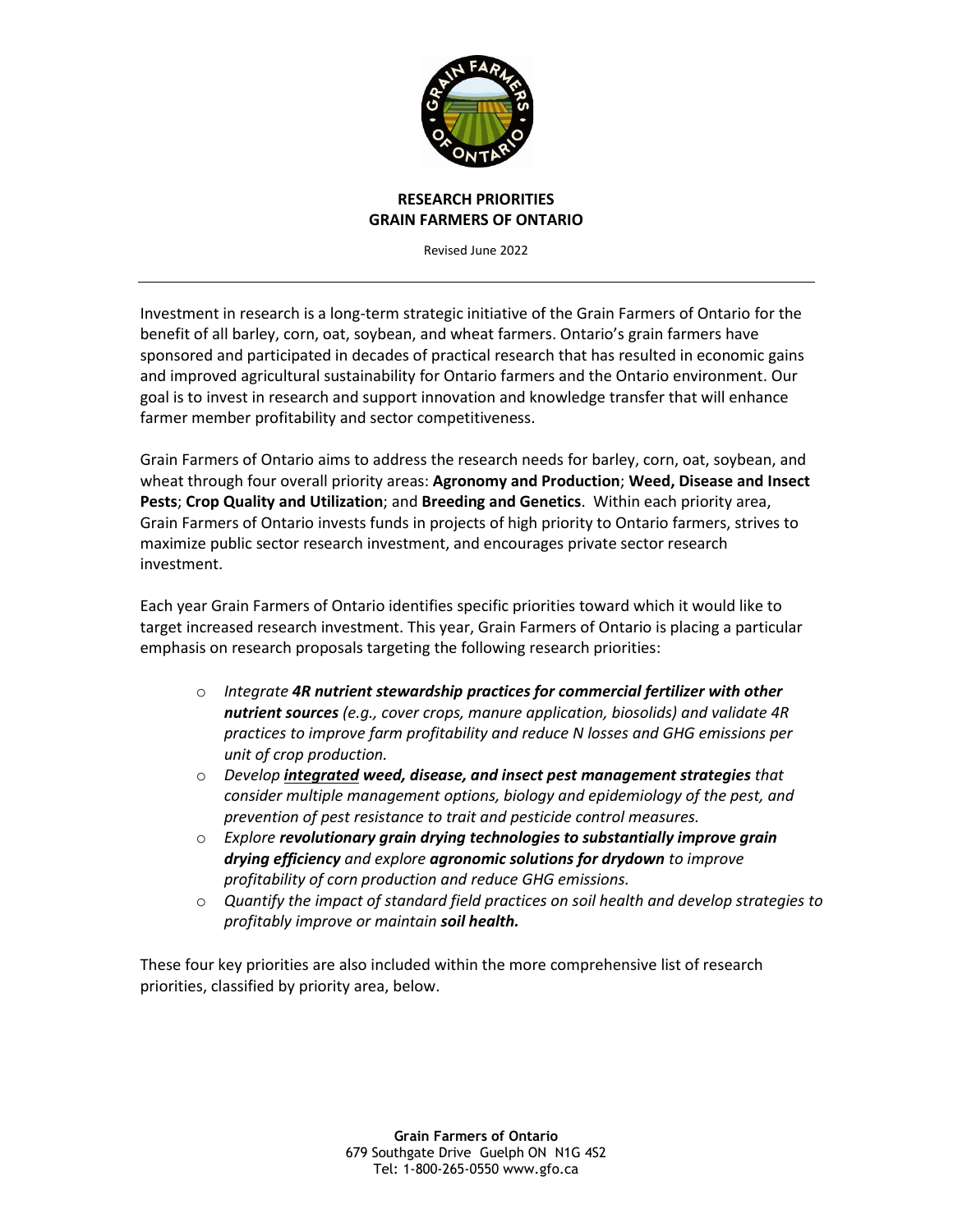

## **Agronomy and Production Priorities**

- Improve management of nutrients on farm:
	- o Optimize plant use efficiency and economics of nutrients, particularly nitrogen, phosphorus, potassium, and sulfur (e.g., 4R nutrient stewardship), and validate the effectiveness of 4R practices on farm, including their impact on nutrient losses, opportunities for reduced nutrient application requirements, reduced GHG emissions, and improved water quality.
	- $\circ$  Integrate 4R practices for commercial fertilizer with other nutrient sources (e.g., cover crops, manure, biosolids) to improve profitability and reduce GHG emissions per unit of crop production.
	- o Develop a standardized accredited Ontario sulfur test.
	- o Improve tools for making nitrogen rate decisions. (*new priority added in 2022)*
- Develop cost-effective soil health testing procedures (particularly the biological component) which can identify production systems that improve long-term soil health and resilience of barley, corn, oat, soybean, and wheat production.
- Develop strategies to minimize and remediate impacts of soil degradation (e.g., shallow and deep soil compaction, loss of soil organic matter, water/tillage erosion).
- Advance production systems to maximize profit, maintain or build soil health, improve crop resilience and reduce GHG emissions (e.g., factoring in crop rotation, fertility, tillage system, and seeding).
	- $\circ$  Develop integrated systems approaches to crop management that consider the interactions among inputs, specific cropping practices, and the biological activity in the soil for increased production and sustainability.
	- $\circ$  Develop effective residue management practices to minimize residue challenges, and maximize crop production, profitability and sustainability under minimal tillage/no-till. *(new priority added in 2022)*
	- $\circ$  Identify how manure can best be incorporated into a minimal till/no-till cropping system to maximize crop production and reduce nutrient loss and GHG emissions. *(new priority added in 2022)*
	- $\circ$  Develop innovative new cropping systems (e.g., intercropping winter wheat and soybeans, relay cropping soybeans into standing crops, bio-strip till systems, innovative cropping sequences, increased diversity, integrating soybeans into rotations north of New Liskeard to further harness the millions of arable acres in the Great Clay Belt, etc.) that improve productivity, profitability, and soil health, reduce GHG emissions, and provide an opportunity for more crop diversity on challenging soils (e.g., heavy clay, sand, etc.).
	- o Identify and validate best management practices for effective integration of cover crops into field cropping systems to provide economic and environmental benefits.
- Identify profitable and sustainable agronomic solutions that facilitate crop drydown to reduce the post-harvest grain drying cost and carbon footprint.
- Identify and generate Ontario-specific datasets to assist with accurately calculating the carbon footprint of Ontario grains (e.g.,  $N_2O$  emissions from crop residue by crop and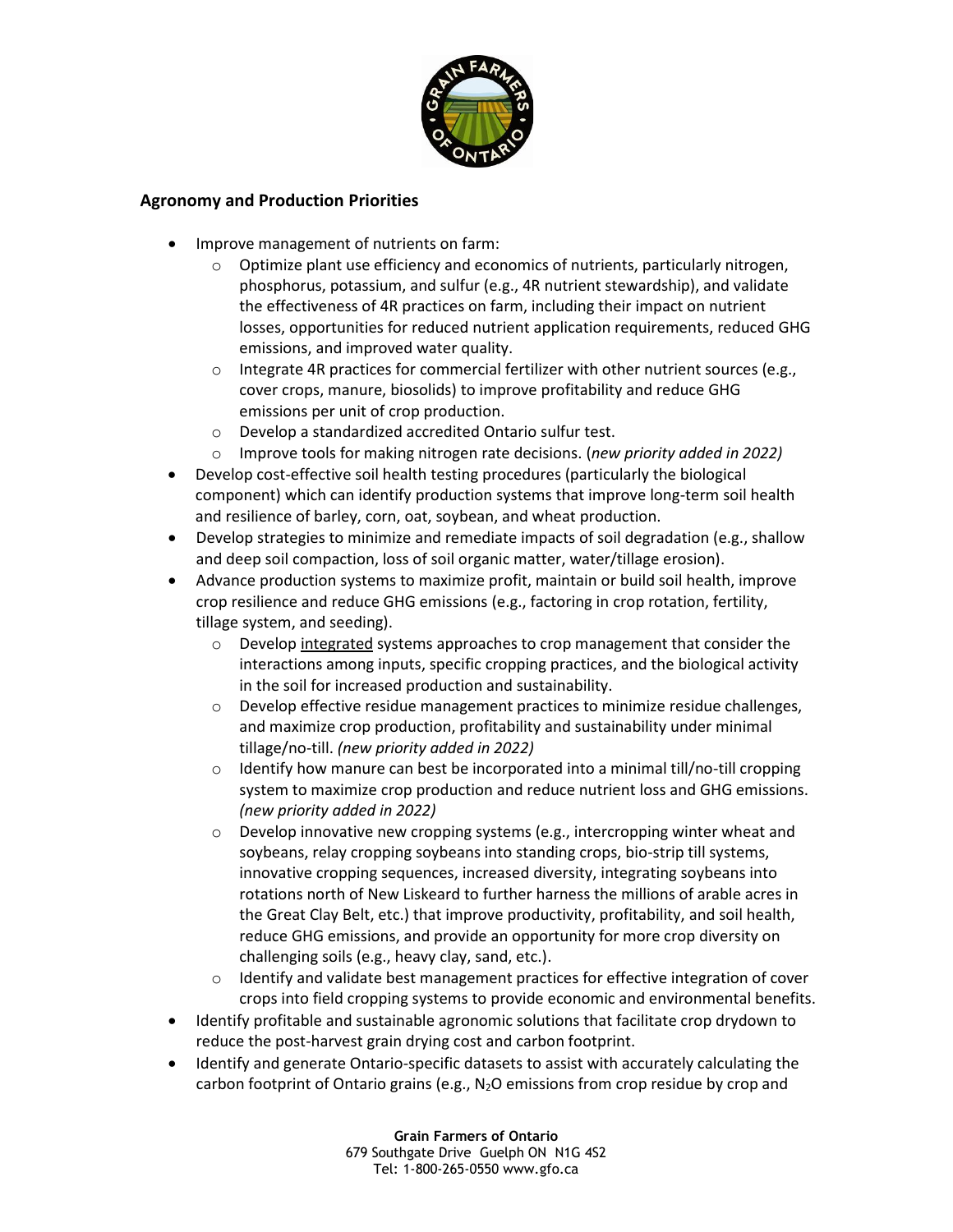

cropping system (including complete crop rotations), addressing environment and soil type contributions; fuel usage on farm).

- Update herbicide compatibility data for common replant and/or follow crop scenarios (e.g., plant back intervals). (*new priority added in 2022*)
- Develop and validate site-specific/variable rate production practices that improve efficiency of inputs, support ecosystem services, and contribute to overall farmer profitability, demonstrating actual return on investment (ROI).
- Apply precision agriculture technologies and emerging statistical methods to agronomy research designs to better understand site-specific agronomy, ultimately supporting site-specific decision support tool development.
- Identify the ROI (economic and environmental) of new autonomous equipment and disruptive-scale technologies that can add value to Ontario farms in the near-mid-term.

# **Weed, Disease, and Insect Pests Priorities**

- Develop integrated weed management strategies that consider management and prevention of herbicide resistance, the biology of specific weed species, and how cropping system components like soil fertility, soil health, cover crops, and crop rotations influence recruitment and control of common weeds.
- Develop integrated disease & insect pest management strategies that consider management and prevention of trait and pesticide resistance, the biology and epidemiology of specific diseases and insects, and the influence of crop rotations, cover crops, crop inputs, soil health, and natural enemies on insect pest and disease dynamics.
	- o Key diseases and insect pests include *Fusarium* in wheat and barley, *Gibberella* in corn, tar spot in corn, corn rootworm, western bean cutworm, soybean cyst nematode (SCN), white mould, soybean sudden death syndrome (SDS), corn nematodes and other nematodes, foliar pathogens (e.g., stripe rust, Northern corn leaf blight, powdery mildew, oat crown rust, etc.), seedling diseases, spider mites, slugs, and true armyworm.
- Determine how to effectively implement innovative sprayer technology (e.g., nozzles, drones, variable rate sprayers, autonomous sprayers, etc.) to maximize ROI and opportunities to improve efficacy and reduce pesticide load.
- Develop effective management strategies, including forecasting tools, for mycotoxin producing pathogens (*Gibberella, Fusarium)*, insect pest vectors (e.g., western bean cutworm) and associated fungal toxin accumulation (e.g., DON) in the field and in stored grain.
- Develop strategies to address emerging weed (e.g., waterhemp, *Palmer amaranth*), disease (e.g., tar spot in corn, *Fusarium* chemotype changes), and insect pest risks (e.g., corn rootworm) from changing weather patterns, potential foreign introductions, and new resistant populations.
- Assess performance of herbicide programs when few control options exist for specific weed species or cropping systems (e.g., non-GM soybeans, wild oat in cereals, weed control systems without glyphosate or other at-risk active ingredients to meet market requirements).